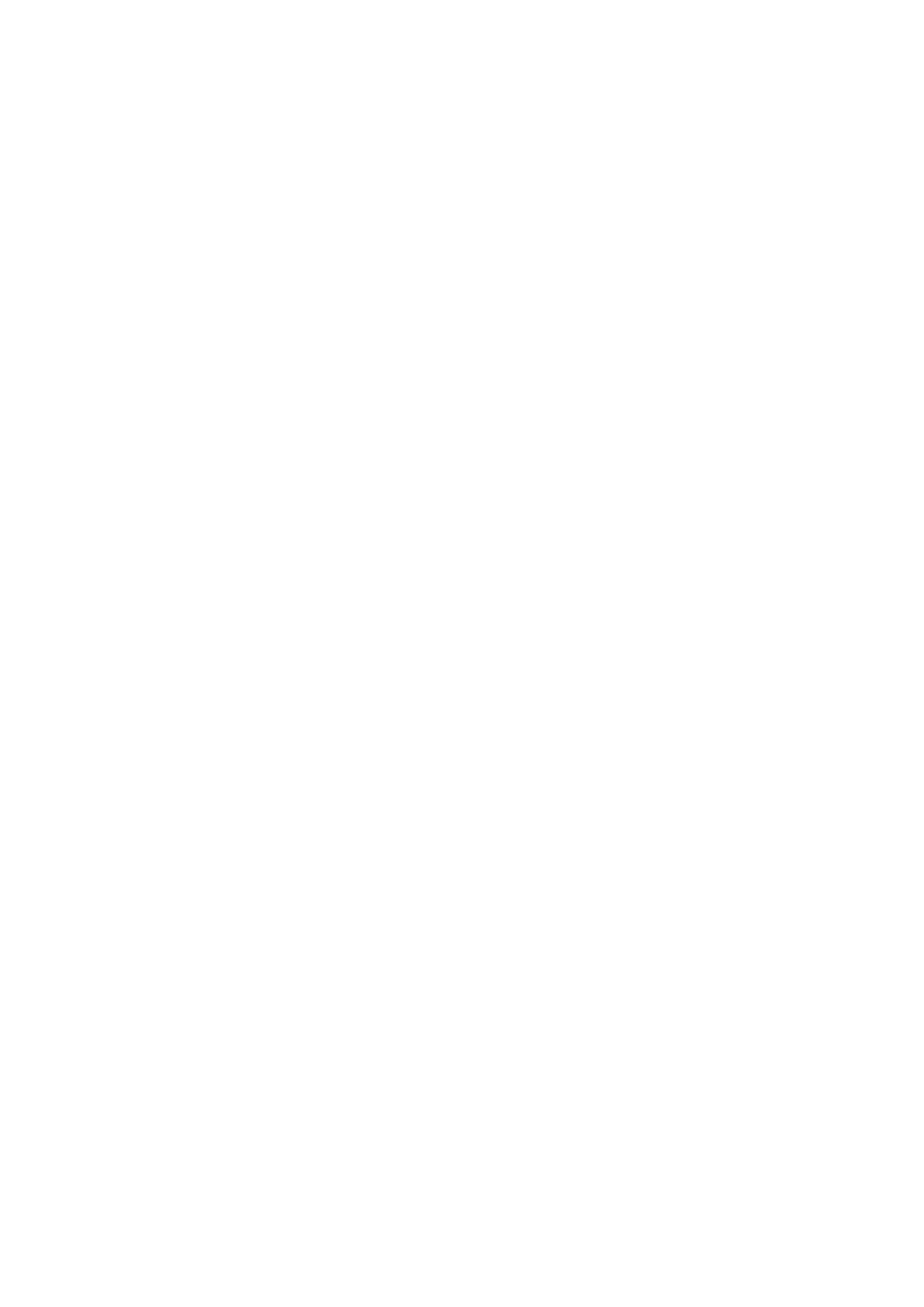#### **Welcome**

After a turbulent and frustrating two years for choirs, it is with great pleasure that we welcome you to our first concert in the Cathedral since 2019. As with many other musical organisations, we did not let the grass grow under our feet during the pandemic and quickly became adept at using Zoom. This allowed us to stay in touch through our weekly rehearsals and we were even able to expand our membership internationally with regular attendees from Australia, Canada, Germany, and Italy. Even being away was now no longer an excuse to miss a Monday night!

The Zoom rehearsals culminated in several YouTube videos beginning with a Christmas concert, released Advent Calendar-style one piece at a time, before the whole event was premiered on 21st December, 2020. *Winter Legends, Christmas Bells* is still available to view, and features new carols by Ben Heneghan and Ian Lawson plus arrangements of much-loved traditional carols from Alexander Thacker. Another virtual concert for St David's Day (2021) followed, with 4 new arrangements of Welsh songs, including *Mae Hen Wlad Fy Nhadau* and *Dafydd y Garreg Wen*. Last May, we released Iain James Veitch's *Jazz Missa Brevis*, again issued first in weekly parts, before culminating in a performance of the full work on 31st May. Our latest video is a 7-part piece by Ben Heneghan *A Spiral Round the Sun* and the first of these, *Last Day of the Year,* was released on New Year's Eve 2021. All of these can be found on YouTube.

There will be more videos produced over the next year and these will be announced on our website along with other news and details of how to join this wonderful choir.

Wishing you well in this Platinum Jubilee year!

**Caroline Lynch-Blosse Deputy Chair LCCS**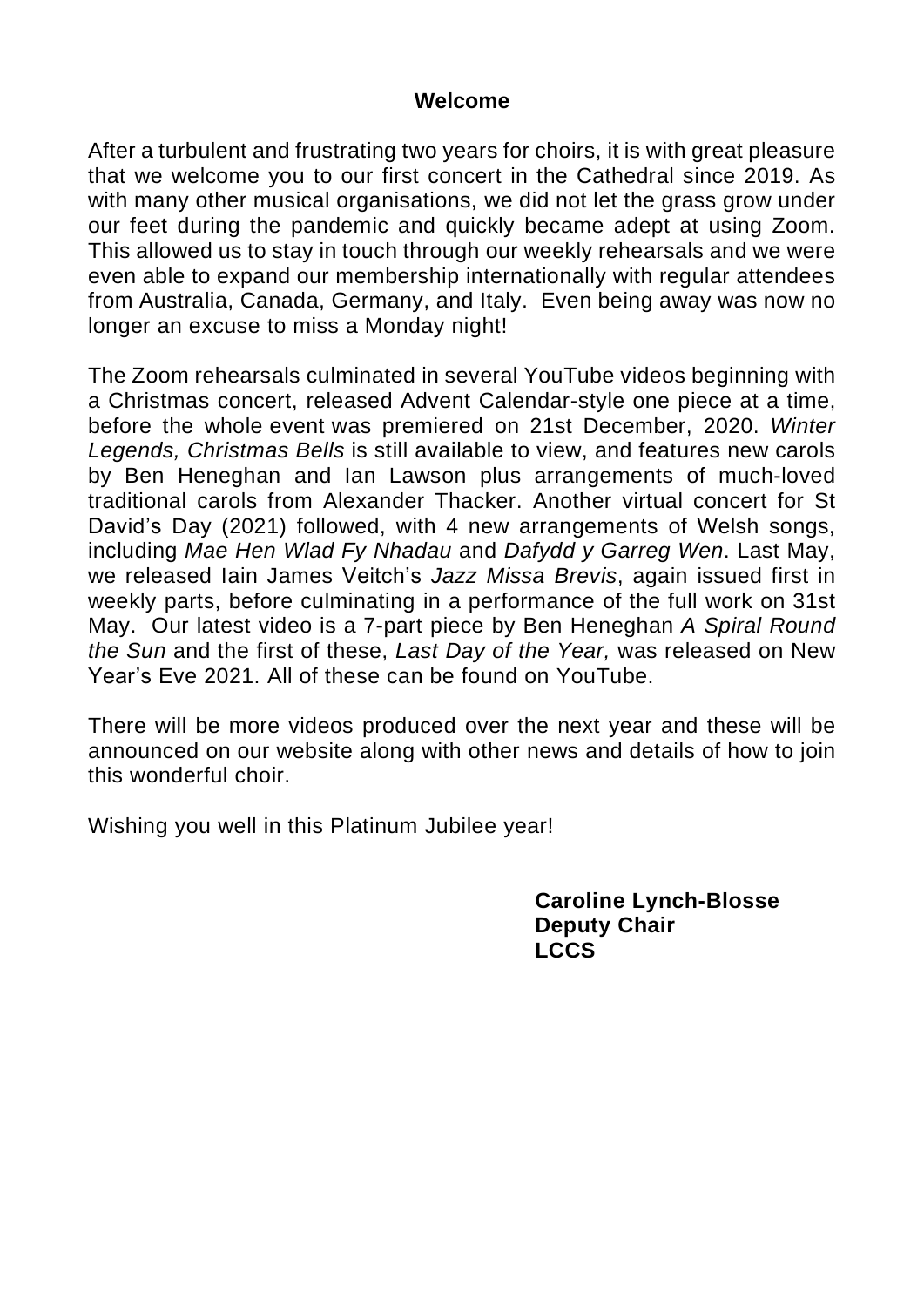#### **Programme**

#### **Welcome and Introduction** Reverend Canon Mark Preece The Precentor

**Coronation Anthems** George Frideric Handel (1685-1759)

Shortly before his death in 1727, King George I signed 'An Act for the naturalizing of George Frideric Handel and others'. Handel's first commission as a British citizen was to write the music for the coronation of George II on October 11th. The four anthems Handel composed proved extremely popular during his lifetime and have remained so ever since. The two performed this evening are *Zadok the Priest* and *The King Shall Rejoice.*

*Zadok* was thought to be composed between September and October 1727, and uses words adapted from the first chapter of the First Book of Kings that tell of the anointing of Solomon by Zadok and Nathan. The anthem opens with a long ritornello, based on rising arpeggios over richly spaced repeated chords, preparing the way for a resplendent climax at the dramatic entry of the seven-part chorus. Handel specifies no tempo or dynamics except 'soft' at the start and 'loud' at the chorus entry, but the music implies a long-sustained crescendo that conveys an overwhelming sense of expectation and suspense. The anthem is in three sections with the homophonous chorus parts being used to highlight the text. There is scarcely any counterpoint and few harmonic surprises and the piece is firmly rooted in the tonic D major. Thus, *Zadok* is a supreme example of Handel's power to make a unique statement by the simplest means. The words of *Zadok the Priest* have been sung at every coronation since that of King Edgar in 973AD, and Handel's setting sung at every one since 1727.

*Zadok the priest and Nathan the prophet anointed Solomon king. And all the people rejoiced, and said: God save the King! Long live the King! God save the King! May the King live for ever. Amen, Alleluia.*

*The King Shall Rejoice* uses a text from Psalm 21 and Handel sets each of the four sentences and the final 'Alleluia' as separate musical sections. The first movement, full of festive pomp and glittering fanfares with a long introductory ritornello, exercises the full strength of the choir and accompaniment. The second movement is in a lilting triple time and with the choir entering in just four parts ('exceeding glad') before enjoying long chains of suspensions on 'of thy salvation'. The brief outburst of the triumphant third movement, with its extraordinary harmonic surprise, links directly to the fourth. This movement is again in triple time but has a more fugal counterpoint. The fourth and final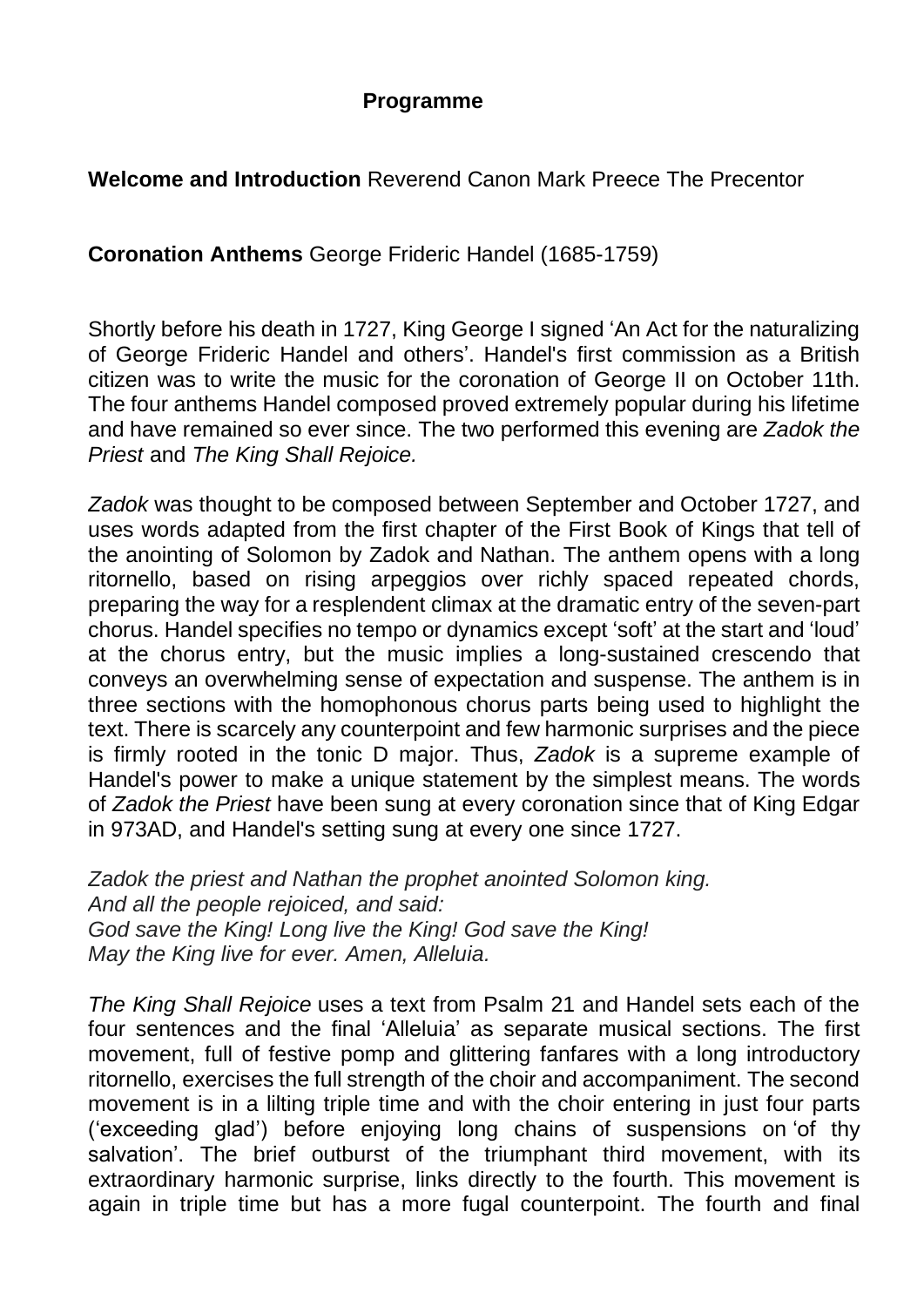movement is an exuberant double fugue (a fugue with two simultaneous melodies pitted against each other from the outset) which gives the piece a magnificently grand and elaborate conclusion which, as it was performed at the actual crowning section of the coronation service, matches the occasion perfectly.

*The King shall rejoice in thy strength, O Lord. Exceeding glad shall he be of thy salvation. Glory and great worship hast thou laid upon him. Thou hast prevented him with the blessings of goodness and hast set a crown of pure gold upon his head.*

*Alleluia.*

#### **Gloria** John Rutter (1945-)

By the time that the Voices of Mel Olsen first performed a brand-new setting of the *Gloria* in the spring of 1974, John Rutter was fast becoming a household name in musical circles. Three years earlier his name was inscribed alongside that of David Willcocks as joint editor of the second in the increasingly popular *Carols for Choirs* series, having already made many of his own carols famous in the first in the series. Originally written for brass, percussion, organ, and mixed chorus, *Gloria* was Rutter's first US Commission and the beginning of a long and fruitful association with that country. Mel Olsen, who commissioned the work, was extremely meticulous in what he wanted from the piece, particularly as regards idiomatic vocal writing. The version which will be performed tonight is the one for chorus and organ.

The three movements of *Gloria* were conceived more for concert rather than liturgical performance and follow a fast - slow - fast structure, like those of a concerto or short symphony. The first, 'Gloria in excelsis Deo'*,* sets these words to a bold and brass like tune which forms the basis of the movement. These strident melodies, alongside organ fanfares, are punctuated with softer, more lyrical settings, such as 'Et in terra pax' (And on earth peace) and 'gratias agimus tibi' (we give you thanks).

The central 'Domine Deus, Rex Caelestis' (Lord God, King of Heaven) transports us to a state of suspended, tranquil beauty as if floating over the clouds as sustained melodies and organ flourishes, invoke the King of Heaven. This is perhaps the most obviously spiritual music in the work as time seems completely suspended for six minutes of ecstatic bliss.

The final 'Quoniam tu solus sanctus' rounds off the work with fugues, fanfares and perhaps that most 'Rutterish' of characteristics, spiky, syncopated rhythms. Here, Rutter shows off his compositional wizardry, combining, chopping and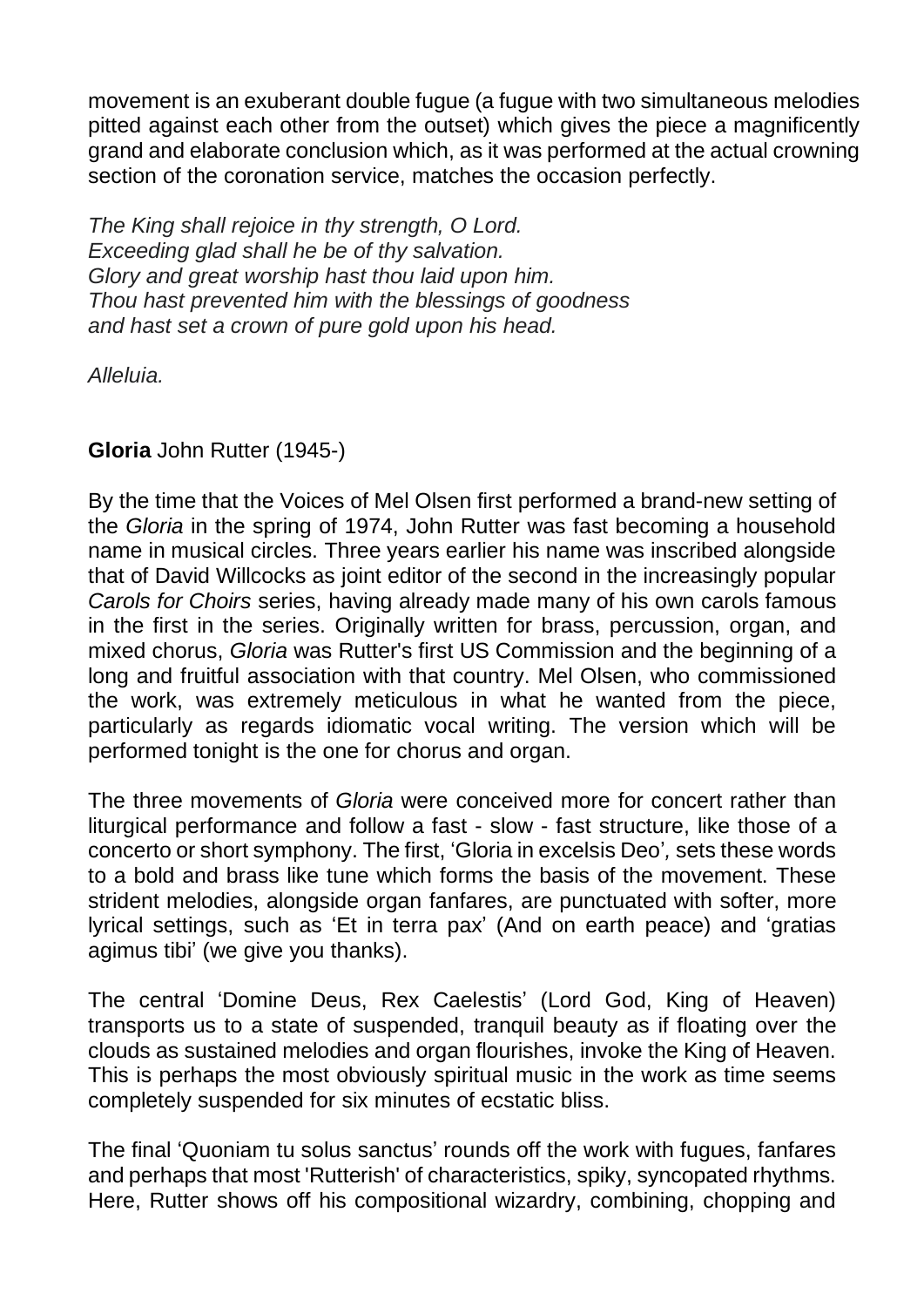changing different themes before a majestic reprise of the opening Gloria theme in a way which sounds truly symphonic and leaves no doubt as to where to clap for the audience.

*Allegro vivace – Gloria in excelsis Deo*

*Andante – Domine Deus*

*Vivace e ritmico – Quoniam tu solus sanctus*

**Crown Imperial** William Walton (1902-1983)

*Crown Imperial* was first performed on May 12<sup>th</sup> 1937 at the coronation of King George VI and further to the infamous abdication of his elder brother. The organisers turned to William Walton to compose a new royal anthem, apparently requesting that that it be similar in tone to Elgar's works for the royal family. So successful was he in this quest that the resulting composition has sometimes been referred to tongue-in-cheek as the *Pomp and Circumstance March No.6.*

Walton took the title from William Dunbar's poem (c.1501) about London *In Honour of the City* which contained the lines 'Empress of townes, exalt in honour, in beawtie beryng the crone imperial, swete paradise precelling in pleasure, London, thou art the flour of cities all'. Structured in the ABABC form common to many British marches, the piece is composed in C major, modulating to Ab for the more lyrical trio section before returning to the original key for a restatement of the material and a short coda. It proved highly popular and has since become a standard anthem at royal occasions.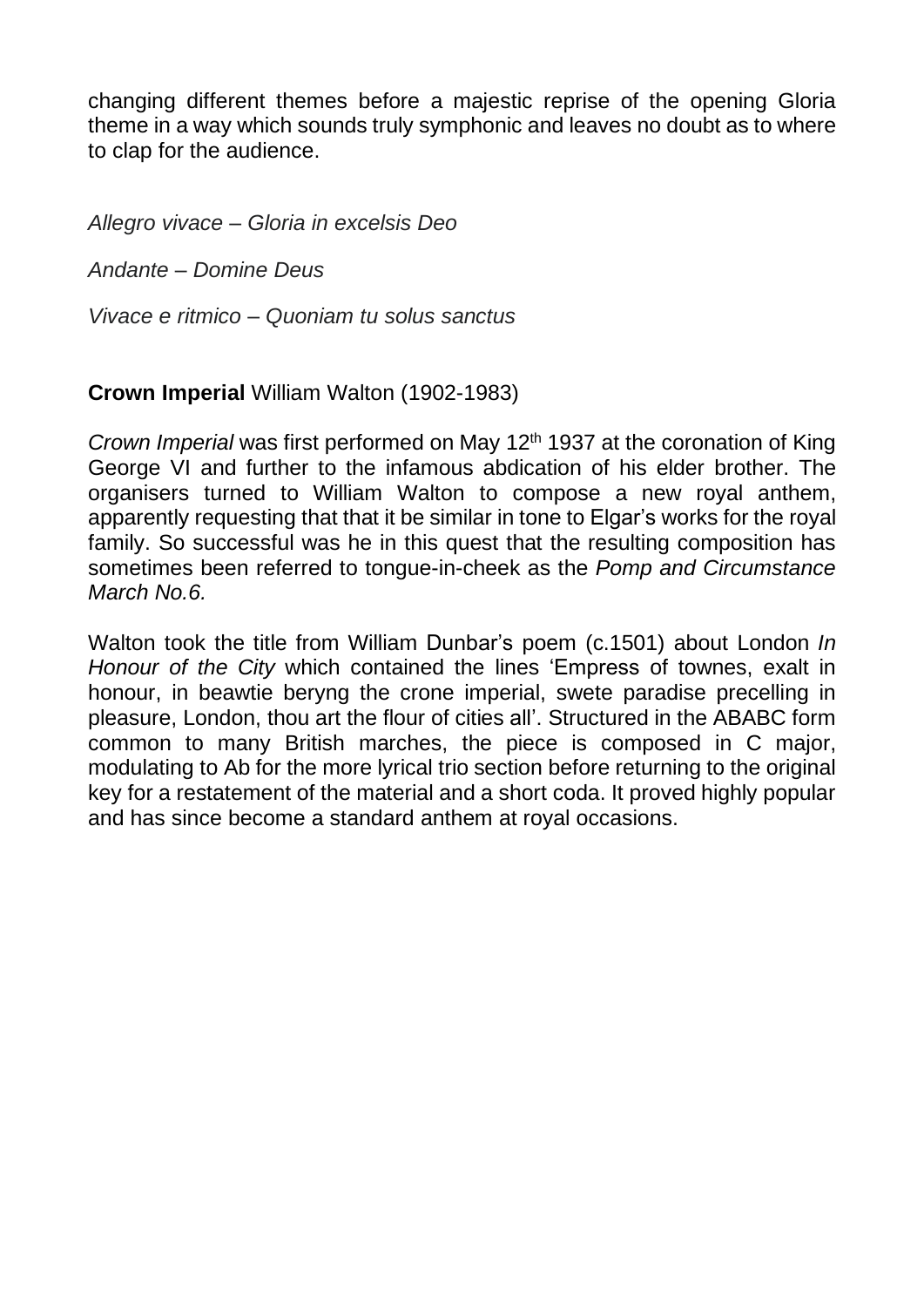#### **Coronation Mass** Wolfgang Amadeus Mozart (1756-1791)

This mass in C major (one of seventeen mass settings by Mozart, seven of which are in the key of C major) is a short mass, Missa brevis, rather than a fuller Missa solemnis. All of his mass settings were written before he left Salzburg for Vienna. While they often lack the complexity of Mozart's later works, they nonetheless display his skill at writing elegant and appealing melodies; and they certainly conformed to the accepted Austrian church idiom of the time.

There is some debate as to when the mass was first performed and for whom it was written. It certainly featured at the coronations of Leopold II as King of Bohemia in Prague 1791 (where it was conducted by Antonio Salieri) and Francis I of Austria in 1792, hence its popular title of 'coronation' mass. For a long time, it was thought to be associated with the pilgrimage church of Maria Plain on the outskirts of Salzburg, where a statue of the Virgin Mary was crowned each year. However, it was probably first composed for the Prince-Archbishop of Salzburg and performed on Easter Sunday at the city's Cathedral.

The Kyrie, Gloria, and Credo all begin emphatically in C major with an almost military rhythm. The soloists are often juxtaposed with the chorus in a concertante style, and this is beautifully demonstrated in the Credo which is unusually structured in a Rondo form. Listen out for the quite stunning 'Et incarnatus est'. There are also other structural variations from the norm, for example in the Benedictus where there is a solo reprise following the Hosanna from the chorus.

The final movement, Agnus Dei, features the soprano solo singing a melody that is a precursor for the famous aria 'Dove sono' from *Le nozze di Figaro*. The mass ends with a symphonic and choral flourish that pushes the traditional boundaries of a Missa brevis and anticipates the late high masses of Haydn.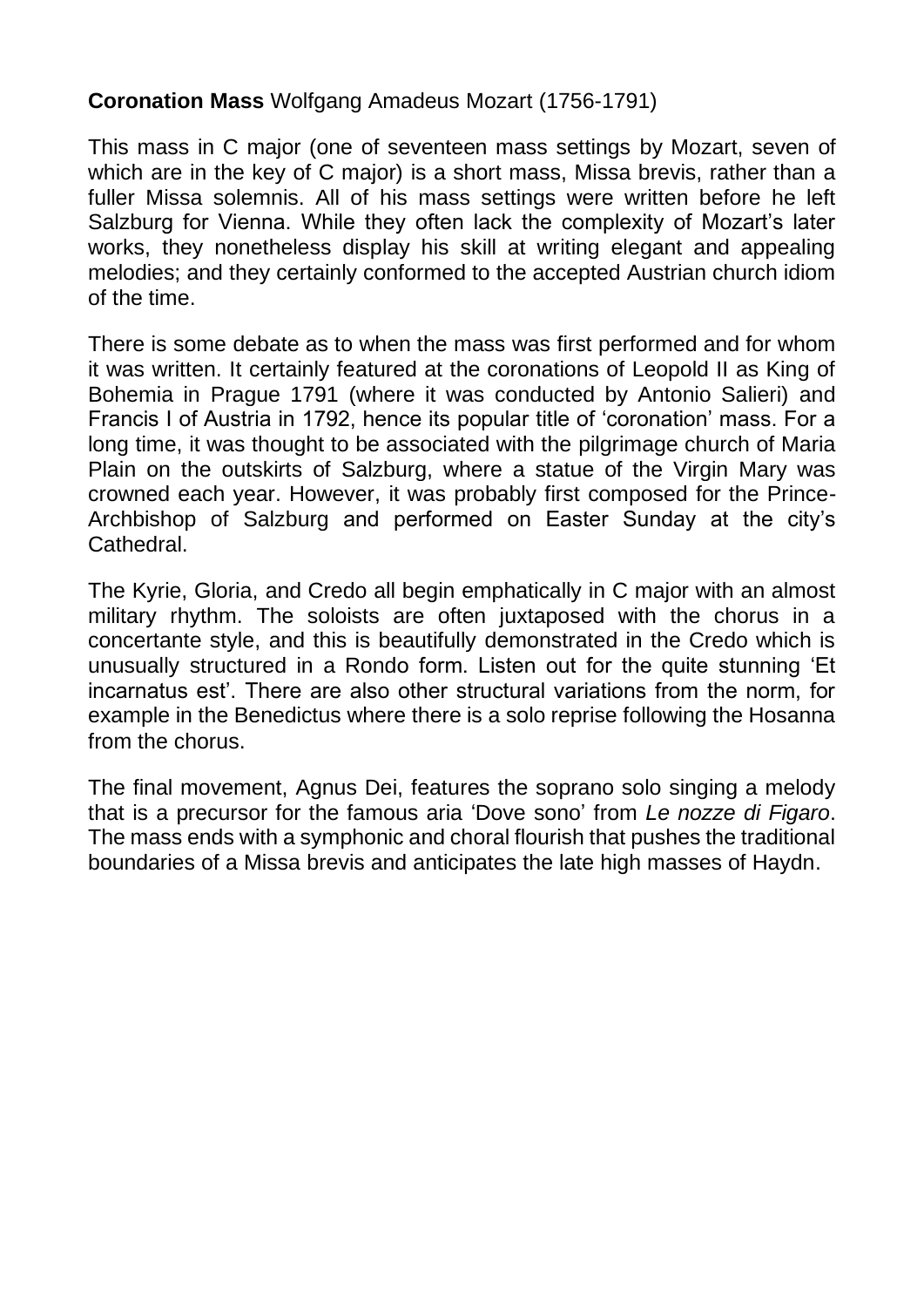#### **Kyrie**

*Kyrie eleison. Christe eleison. Kyrie eleison.*

#### **Gloria**

*Gloria in excelsis Deo. Et in terra pax hominibus bonae voluntatis. Laudamus te. Benedicimus te. Adoramus te. Glorificamus te. Gratias agimus tibi propter magnam gloriam tuam. Domine Deus, Rex coelestis, Deus Pater omnipotens Domine Fili unigenite, Jesu Christe. Domine Deus, Agnus Dei, Filius Patris. Qui tollis peccata mundi, miserere nobis. Qui tollis peccata mundi, suscipe deprecationem nostram. Qui sedes ad dexteram Patris, miserere nobis. Quoniam tu solus Sanctus. Tu solus Dominus. Tu solus Altissimus, Jesu Christe. Cum sancto Spiritu in gloria Dei Patris, Amen.*

Lord, have mercy upon us. Christ, have mercy upon us. Lord, have mercy upon us.

*Glory to God in the highest and on earth peace to all those of good will.* We praise you, We bless you, We adore you, We glorify you. We give thanks to You, according to Your great glory. Lord God, king of heaven, God the almighty Father. Lord Jesus Christ, the only begotten Son. Lord God, Lamb of God, Son of the Father. You who remove the sins of the world, have mercy on us. You who remove the sins of the world, receive our prayer. You who sits at the right hand of the Father, have mercy on us. Because you alone are holy. You alone are the Lord. You alone are the highest, Jesus Christ. With the Holy Ghost in the glory of God the Father,

Amen.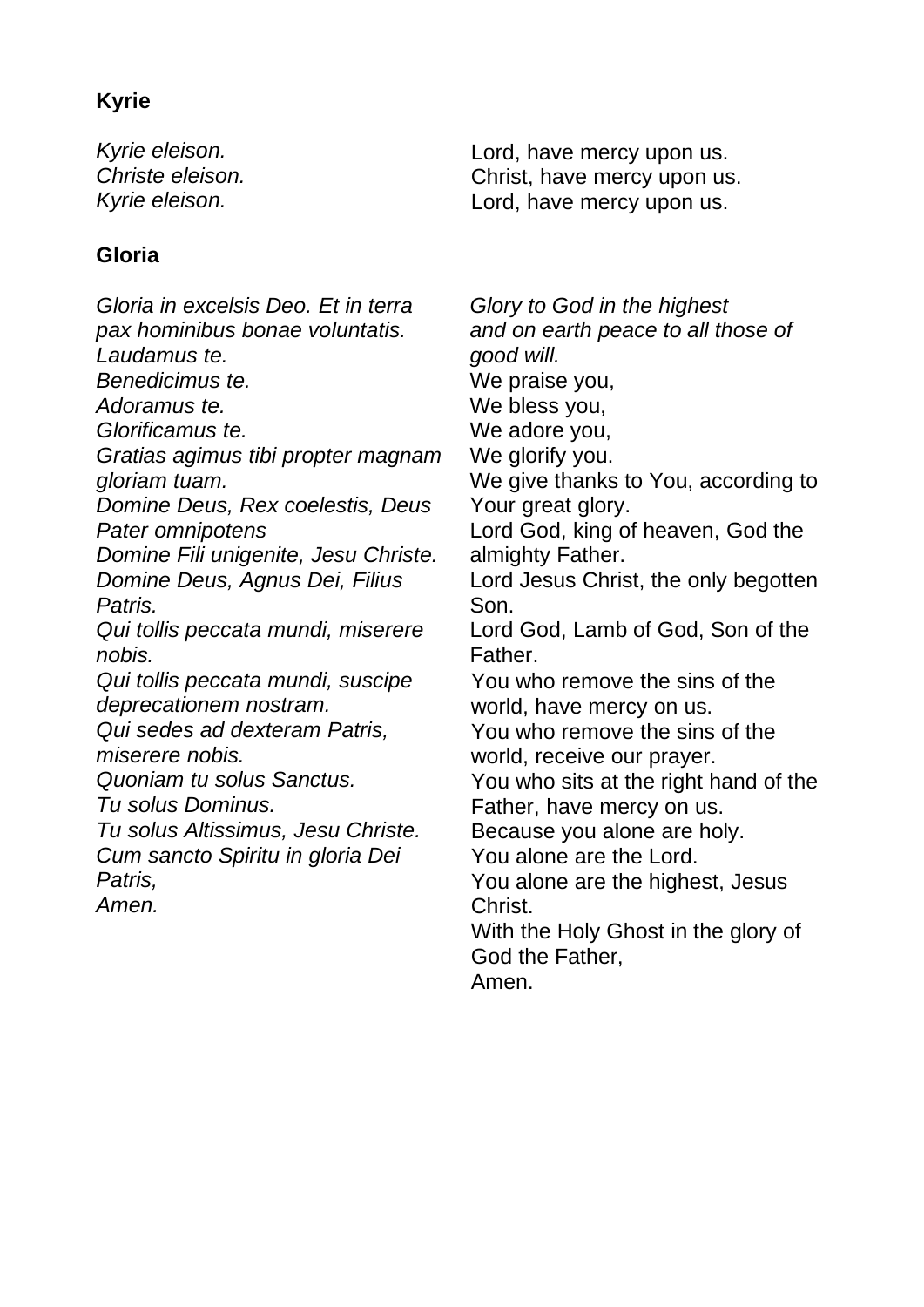#### **Credo**

*Credo in unum Deum, Patrem omnipotentem, factorem coeli et terrae, visibilium omnium, et invisibilium. Et in unum Dominum Jesum Christum, Filium Dei unigenitum, et ex Patre natum ante omnia saecula. Deum de Deo, lumen de lumine, Deum verum de Deo vero. Genitum, non factum, consubstantialem Patri: per quem omnia facta sunt. Qui propter nos homines et propter nostram salutem descendit de caeli Et incarnatus est de Spiritu Sancto ex Maria Virgine. Et homo factus est.* I believe in one God, the Almighty Father, maker of heaven and earth, and all things visible and invisible. And (I believe) in one Lord Jesus Christ, the only-begotten Son of God, and born of the Father before all ages. God from God, Light from Light, True God from True God. Begotten, not made, of one substance with the Father: by whom all things were made. Who, for us and for our salvation descended from the heavens And was made flesh by the Holy **Ghost** from the Virgin Mary, and was made human.

#### **Sanctus**

*Sanctus, Sanctus, Sanctus, Dominus Deus Sabaoth, pleni sunt caeli et terra gloria tua. Osanna in excelsis!*

#### **Benedictus**

*Benedictus qui venit in nomine Domini. Osanna in excelsis!*

Holy, Holy, Holy, Lord God of Hosts, the heavens and earth are filled with your glory. Hosanna in the highest!

Blessed is He who comes in the name of the Lord. Hosanna in the highest!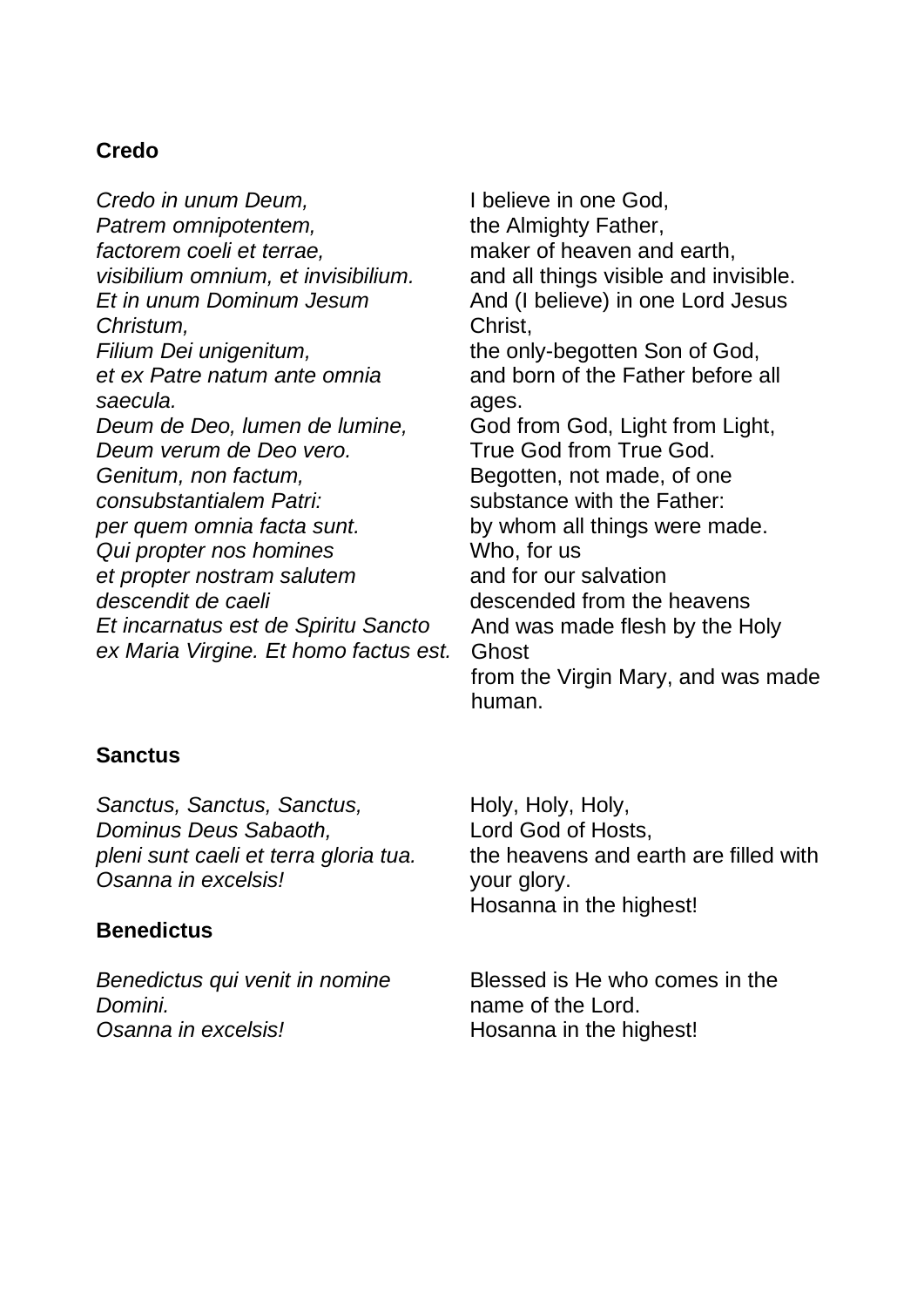## **Director of Music**



**Alexander Thacker** was appointed as Director of Music of Llandaff Cathedral Choral Society in 2018 and has helped to steer the choir through the rocky terrain of virtual rehearsals during lockdown, through to the choir's return this term. Highlights have included conducting Mozart's *Requiem*, Mendelssohn's *Elijah*, and premiering of Ian Lawson's *One World Cantata*. He is also Musical Director for Cheltenham Choral Society (CCS) and the Cavatina Singers, Penarth. Alexander began his conducting career as Director of Music at the Church of St Andrew and St Teilo, Cardiff, a position he held for eight years, before taking up the post of Musical Director for CCS. Originally from Leicester, Alexander graduated on the MMus Choral

Conducting course at the Royal Welsh College of Music and Drama (RWCMD), studying with Sarah Tenant Flowers, Adrian Partington and Neil Ferris. In 2011, he graduated in Composition at the RWCMD, winning the Mervyn Burtch Composition Prize. Two of his compositions were performed virtually as part of a joint, lockdown project between CCS and Alexander's other two choirs entitled *Winter Legends, Christmas Bells*. On top of conducting duties Alexander sings in Llandaff Cathedral Choir, composes and teaches music theory. For more information, please visit alexthacker.co.uk.

### **Tonight's Soloists:**



**Alison Shone** (Soprano) Ali was born in St Asaph, Clwyd but grew up in Nottingham and is a keen, lifelong supporter of Nottingham Forest. At the age of eighteen she was awarded a full scholarship to study at the Royal Academy of Music, with Janet Price and Jonathan Papp. She successfully completed her BMus degree at the Academy and was also awarded the Licentiate Diploma. She gained a Postgraduate Diploma in Advanced Performance with distinction from the Royal Welsh College of Music and Drama where she continued to study with Janet Price. Ali has won numerous singing prizes including the prestigious Sir Geraint Evans Award twice during her studies at the Royal Welsh College. As a soprano soloist she's been under the baton of conductors such as

Richard Hickox, Nicholas Kramer, and Sir Neville Marriner. She has taken part in various recordings of opera, oratorio and sacred music on labels such as Chandos, Priory Records and Hyperion. In October 2014, Ali was appointed musical director of Wales's first stroke choir, 'Strike a Chord Cymru', which acts as a rehabilitation for stroke survivors. The choir is thriving with almost thirty members. More recently Ali took over the baton of the Bargoed Community Choir. They're a female ensemble keeping the valleys tradition of song alive. She also conducts and directs Only Melin Aloud, a choir formed of Melin Homes residents based in Gwent and also leads a dementia friendly choir in Abertillery. Ali is a great ambassador for Arts and Health. She has co-created and produced a course with the Cardiff and Vale Recovery College which promotes singing for wellbeing. She is in great demand as a singer, teacher and accompanist and has also gained huge recognition in the world of music therapy, reaching out to the wider community, reuniting us all through music.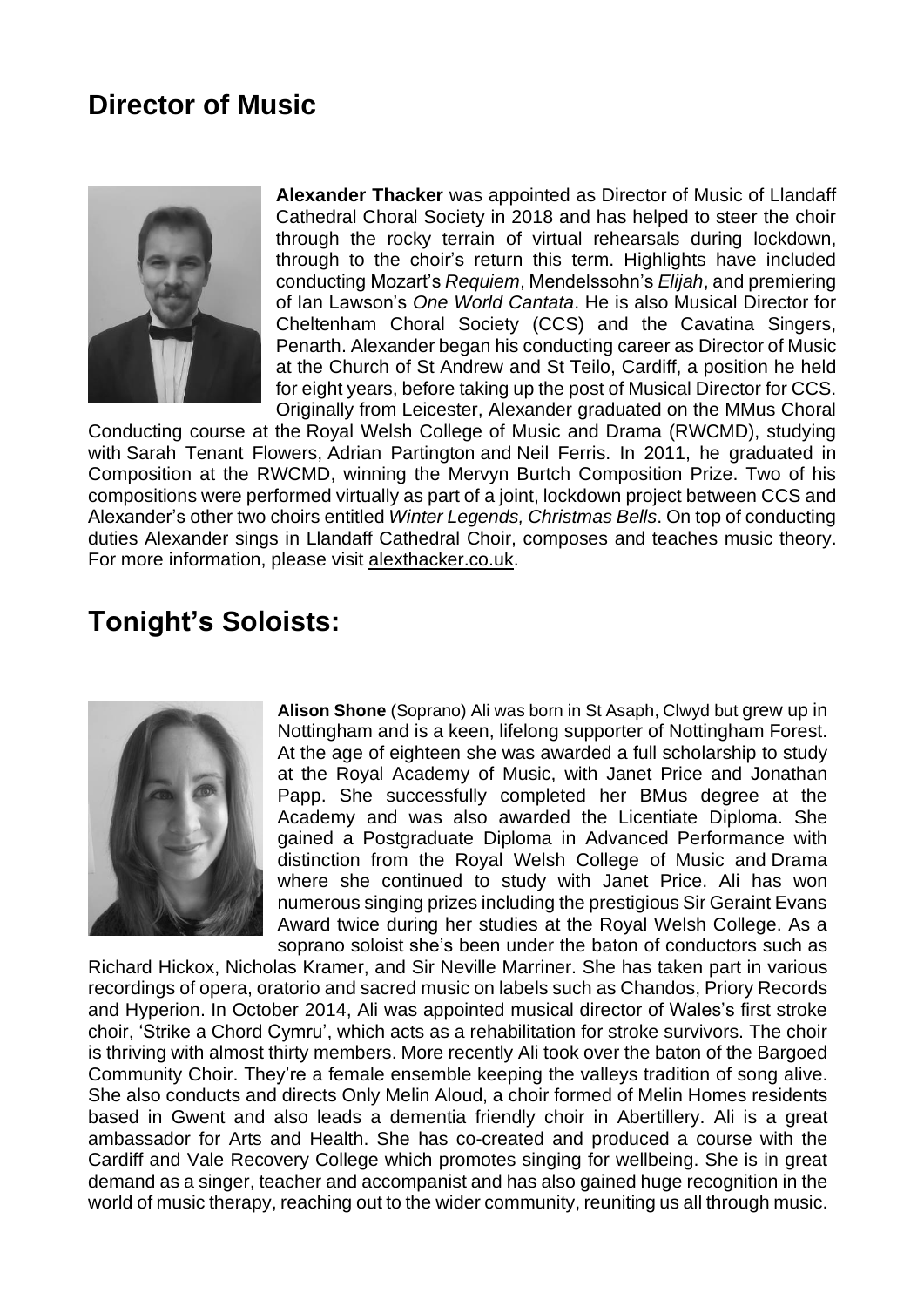She now lives in South Wales with her husband Dean and their two children Anja and Oskar, who keep her very busy.



**Sacha Fullerton** (Alto) Sacha started singing at the age of fifteen in the youth choir at Gloucester Cathedral, where she is currently one of the first female lay clerks to sing in the Cathedral Choir under the direction of Adrian Partington. She completed her MMus in Vocal Studies at the Royal Welsh College of Music and Drama in 2017, where she studied with Lorna Anderson. She has sung in several other professional ensembles, such as the Ex Cathedra Choir and Consort, the Glevum Consort, the Proteus Ensemble, Cantores Amicitiae, Glasgow Cathedral Choir, Caledonian Voices and Ensemble Sine Nomine. Sacha was the recipient of one of the two prestigious Stile Antico Young Singer Bursaries in 2016, and in 2017.



**Jack Parry** (Tenor) is a classically trained tenor having recently completed his Masters in Vocal Performance at the Royal Birmingham Conservatoire under the tutelage of Chris Turner, having previously studied with Adrian Thompson at The Royal Welsh College of Music and Drama. His passion for music was ignited when he joined Gloucester Cathedral Choir as a chorister in 2005 and returned to sing with them during lockdown. During his time living in Cardiff Jack was a Lay Singer at Llandaff Cathedral and a scholar with the BBC National Chorus of Wales, with whom he has made regular appearances on both television and radio, including several solos. Alongside his choral singing, Jack is currently making a name for himself in the world of opera. He recently covered the role of Federico and sang in the chorus

of Opera Holland Park's 2021 production of *L'amico Fritz*, an experience he thoroughly enjoyed. Other operatic roles from the past few years include Mr Bobo/Ghost Child II *Coraline*, Demetrius *The Enchanted Island* (RBC), The Witch *Hansel and Gretel* (Opera Boots); Annibale *The Gondoliers*, The Mayor *Albert Herring* (RWCMD); Chorus *Tosca* (Abu Dhabi Festival); Don Basilio and Don Curzio *The Marriage of Figaro*, Fenton *Falstaff* (Tessitoura); and Lensky *Eugine Onegin* (Independent Production). Recent scenes roles include Tom Rakewell *The Rakes Progress* and Vladimir Lensky *Eugene Onegin* (RBC 2021); Don Ramiro *La Cenerentola* and Prologue *The Turn of the Screw* (RBC 2020); Don Ottavio *Don Giovanni* and Danilio *Die Lustige Witwe* (RBC 2019) and Jaquino *Fidelio* and Nika Magadoff *The Consul* (RWCMD 2018). Jack also is an in demand concert singer having recently sung works by composers including Mendelssohn, Mozart, Britten, Dvorak and Saint-Saëns. In the 18 months has also taken part in masterclasses with the likes of Nicky Spence, Marcus Farnsworth, Wyn Davies and Iain Burnside.Jack has also featured on many professional recordings. Recent recordings include Nadolig yn Llandaff (Llandaff Cathedral Choir), Apostle (Original Netflix Film), Ian Venables *Requiem* (Gloucester Cathedral Choir) and 'Music for Gloucester Cathedral' by Ian King (Gloucester Cathedral Choir) which has just been released. When Jack isn't performing he enjoys working with young people. He worked as a Mentor as part of the Royal Opera House 'Opera Nation' project and has worked as both a Tutor and Senior Tutor with 'Learn and Experience' and 'The Ingenium Academy'. He is currently taking a year out from full time singing and is working at Ryde School on the Isle of Wight teaching Music, Drama and Sport. When not performing or working with young people Jack can usually be found playing or coaching cricket. Jack is delighted to be back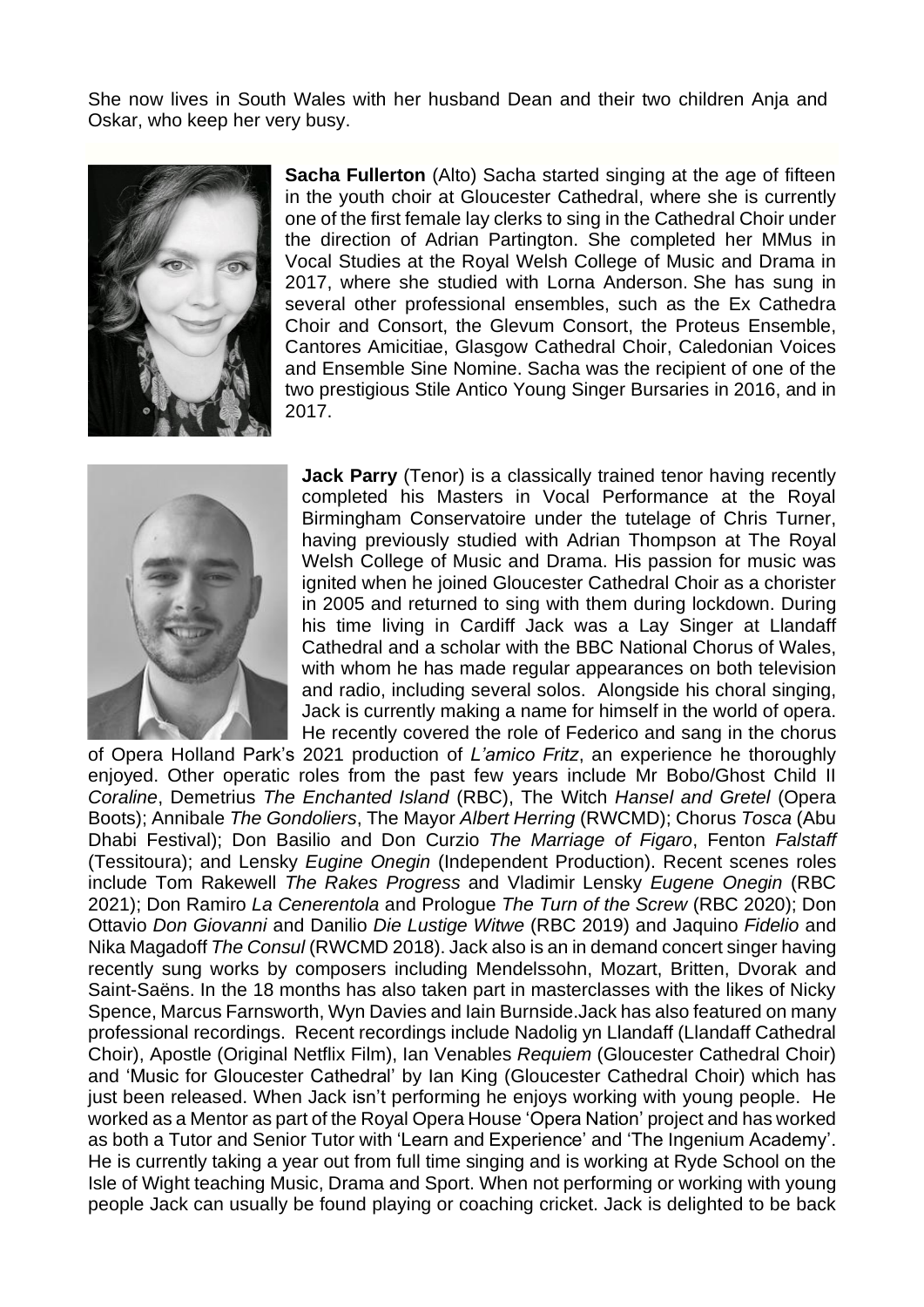singing with Llandaff Choral Society having previously sung in their 80<sup>th</sup> Anniversary concert of Elijah.



**William Stevens** (Baritone) is a singer and conductor. He studied singing at the Royal Welsh College of Music and Drama with Donald Maxwell and has had the privilege of singing in masterclasses with Dame Ann Murray, Sir John Tomlinson and Robert Holl. His roles on stage include the title roles in *Le nozze di Figaro* and *Sweeney Todd*, Nick Shadow *The Rake's Progress*, Olin Blitch *Susannah*, Fasolt *Das Rheingold*, Superintendent Budd *Albert Herring*, Don Magnifico *La Cenerentola*, Sylvano *La Calisto* and various Gilbert and Sullivan roles with companies including Cardiff Opera, Opera Anywhere, Longborough Festival Opera and Welsh National Opera. Forthcoming engagements include Dulcamara *L'elisir d'amore* and Sparafucile *Rigoletto*. His concert repertoire includes

major works by Bach, Handel, Haydn, Mozart, Berlioz and Saint-Saëns and has conducted major works by Handel, Bach, Haydn, Victoria, Tchaikovsky, Brahms, Sullivan, Berkely and Pärt.

# **Organist**



**Jeffrey Howard** was born in Cardiff and studied at the University of Wales College, Cardiff and the Royal Academy of Music, London. He is Director of Music at St John's College, Cardiff and Cardiff Metropolitan Cathedral. He continues to pursue a career as organist, coach, conductor and pianist and has accompanied leading international opera and light entertainment singers including Sir Bryn Terfel, Sir Willard White, Dennis O'Neill, Nuccia Foccile, Rebecca Evans, Alfie Boe, Wynne Evans, Michael Ball, John Owen Jones, Shân Cothi, Katherine Jenkins, Jason Howard and more informally, Dame Shirley Bassey. Jeff has performed at major concert venues throughout the UK and Europe including the Royal Albert Hall, Royal

Festival Hall, Wigmore Hall, St Paul's Cathedral, St George's Chapel in Windsor, Notre Dame de Paris and the Goethe Institute in Brussels. His concerto performances include piano concerti by Beethoven, Shostakovitch and Rachmaninov. Jeff has worked as conductor and arranger with the Royal Philharmonic Orchestra, Royal Liverpool Philharmonic, BBC National Orchestras of Wales, Orchestra of Welsh National Opera, City of Birmingham Symphony Orchestra and the Budapest Symphony Orchestra and often appears as keyboard soloist for Sir Karl Jenkins. Recent commissions include Fanfare and Easter Hymn arrangements for Washington National Cathedral, orchestrating the new musical *Tiger Bay* for the Wales Millennium Centre and Capetown Opera, choral arrangements for the BBC National Chorus of Wales, Songs of Praise, S4C and various solo recording artists including Sir Bryn Terfel for Deutsche Grammophon and Trystan Llŷr for Universal. As accompanist, singer and arranger for Only Men Aloud, he toured the UK twice with them in 2009 and they released two albums on the Universal label. Their second album, 'Band of Brothers', included a number of Jeff's arrangements and won a Classical Brit Award in 2010. For the last twenty-five years, Jeff has been a Vocal Coach at the Royal Welsh College of Music and Drama, Welsh National Opera and Welsh National Youth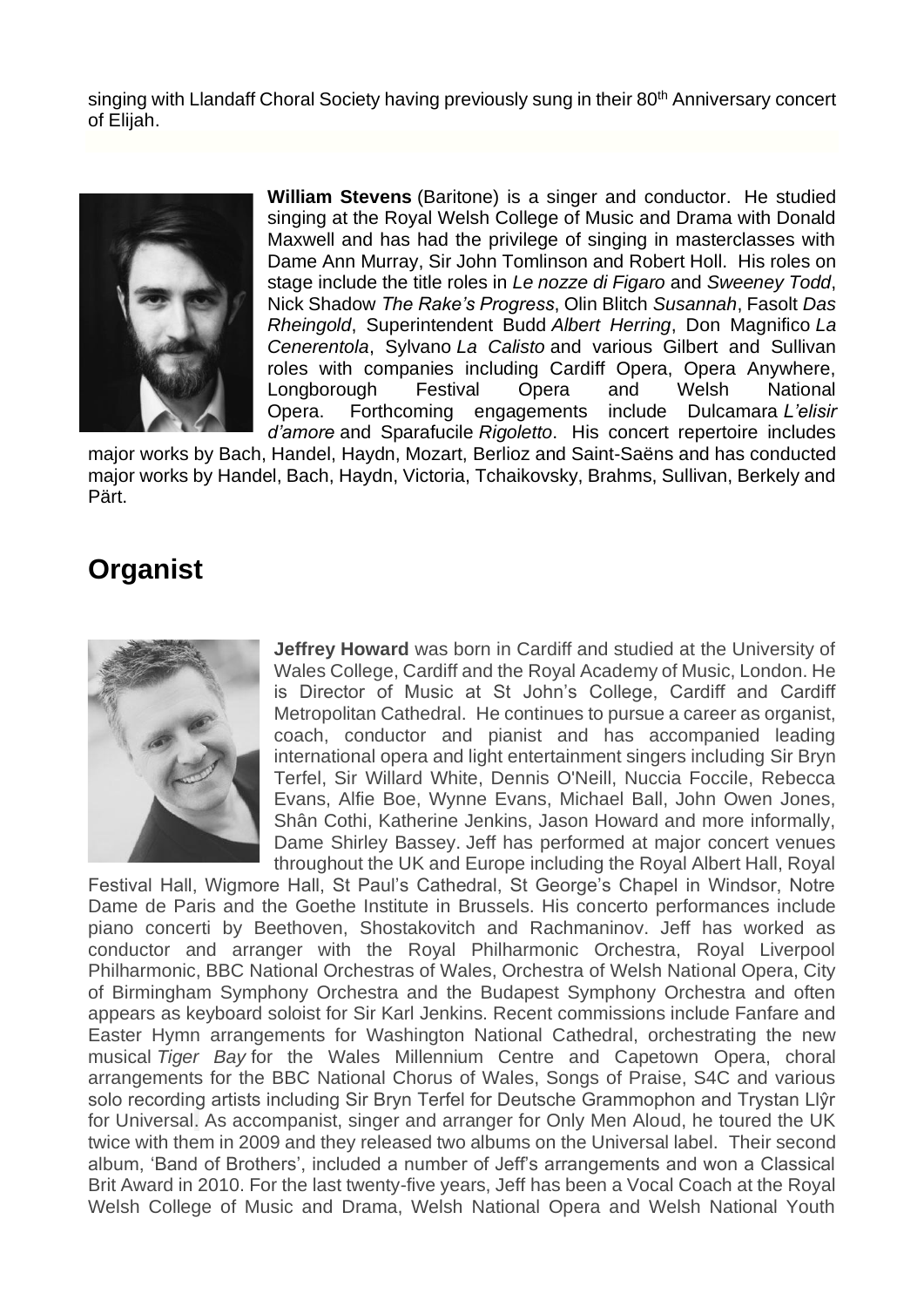Opera, Wales International Academy of Voice and on the Music Theatre Course at RWCMD. He was also a Vocal Tutor at Cardiff and Bristol Universities. Jeff is Music Director of Cambrensis Choir, the 200-voice St David's Praise Choir and until 2019, was conductor of the Treorchy Male Choir. The Welsh Music Guild awarded Jeff the Joseph Parry Award for his services to music in Wales and in 2018, the Royal Academy of Music awarded him the Associateship of the Academy for services to choral music. He received the British Empire Medal in the 2019 New Year Honours.

# **Accompanist**



**Philip May** has been the accompanist for LCCS rehearsals since 2014. Aside from this role, he is kept otherwise busy with a gallimaufry of musical odd jobs around Cardiff and South Wales: working as an accompanist, workshop leader, and arranger for various music outreach charities including Arts Active, Live Music Now, Open Up Music, the Forget-Me-Not Chorus, and Welsh National Youth Opera. He is also a peripatetic teacher and accompanist at The Cathedral School, Llandaff.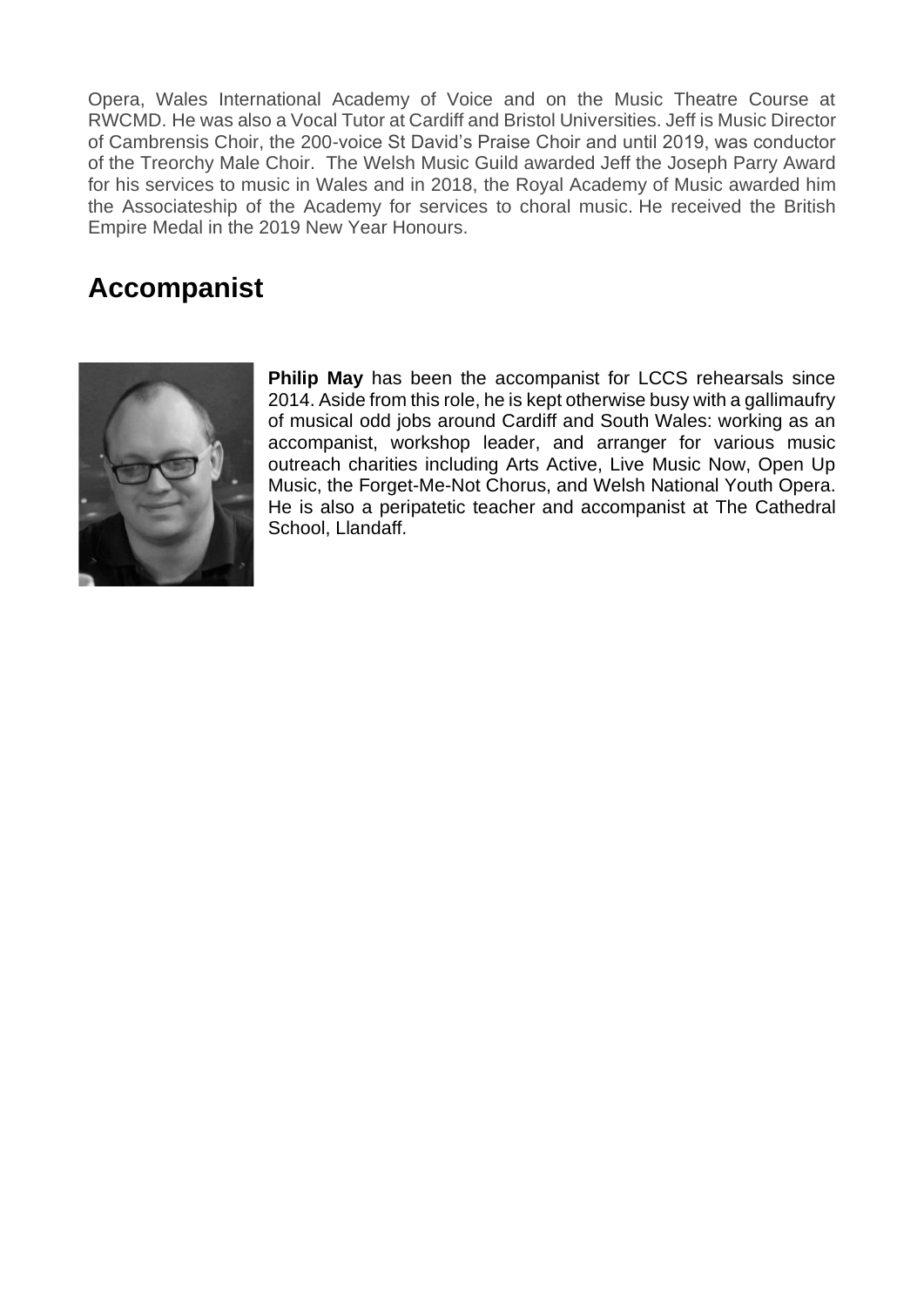# **Llandaff Cathedral Choral Society**

Founded over 80 years ago, Llandaff Cathedral Choral Society is one of the oldest choirs and the only cathedral-based choral society in Wales. The Society performs in the glorious setting of the Cathedral on four occasions each year and is pleased to enjoy a special relationship with one of our most historic religious buildings. Over the years and under a succession of outstanding conductors, the choir has performed virtually all the great choral works. It has also commissioned and performed new works by many of Wales' leading composers.

Rehearsals are held each Monday in term time and auditions for new members held regularly throughout the year, with applicants being invited to attend a few rehearsals with the choir beforehand. We are particularly interested in recruiting new tenor and bass voices at present. Being able to sight read to a reasonable standard is a pre-requisite for membership and previous choral experience an advantage. Beneficial membership arrangements are in place for sixth formers and students.

Contact **[Secretary.LlandaffCCS@gmail.com](mailto:Secretary.LlandaffCCS@gmail.com)** for details.